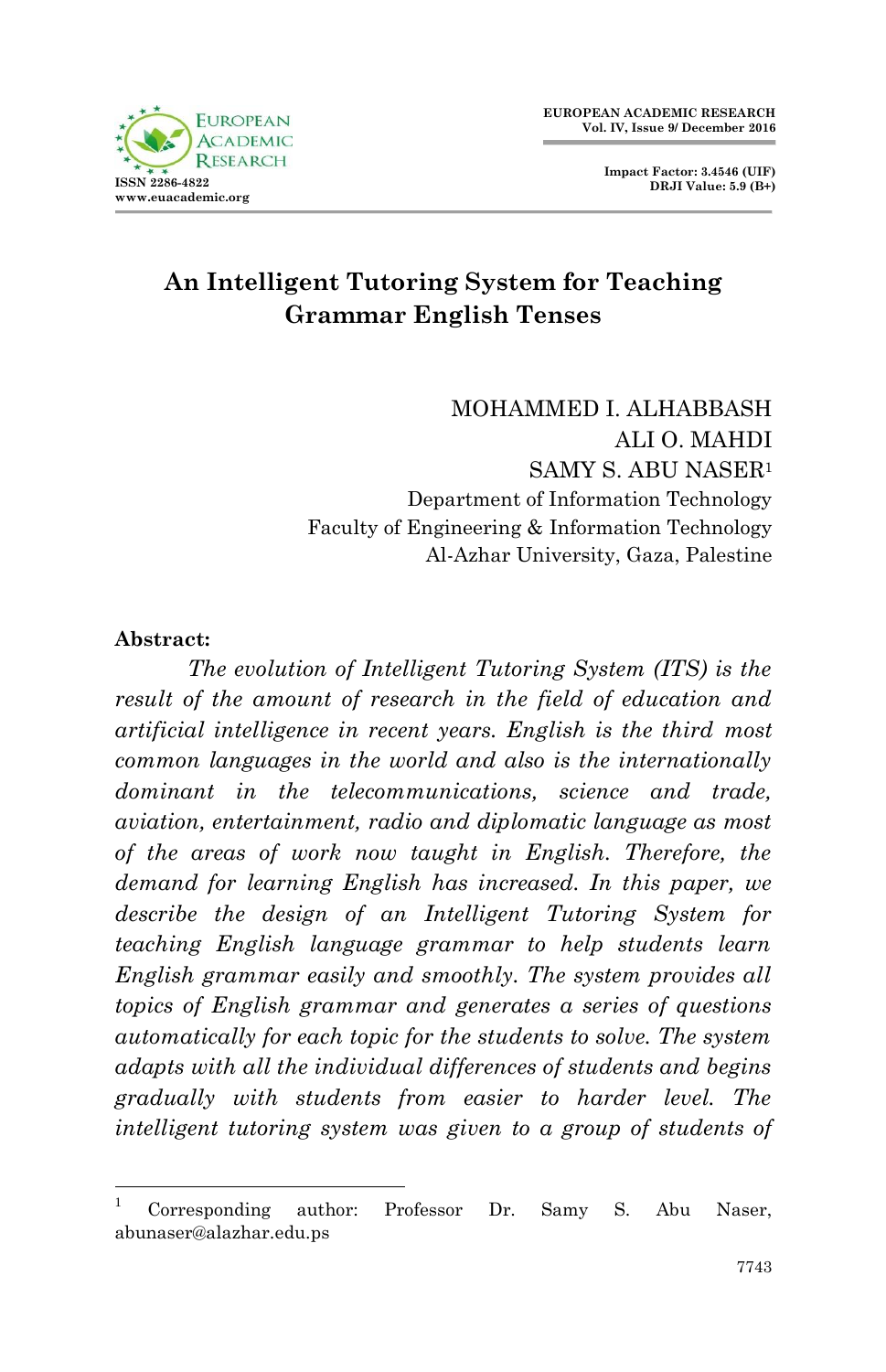*all age groups to try it and to see the impact of the system on students. The results showed a good satisfaction of the students toward the system.*

**Key words:** Intelligent Tutoring System, Expert system, English grammar tenses, Education, Problem Generation.

## **INTRODUCTION**

Artificial intelligence technologies were incorporated into the education and teaching as early as 1970 in multiple frameworks such as Intelligent Tutoring System (ITS). The recruitment of artificial intelligence came in the field of education by computer in response to the growing demand for individual learning, widening individual differences among the educated and the need for pedagogical advice during the learning. So that the available system is able to analyze the level of student and weaknesses and strength and the use of accumulated knowledge about this student to give him advice that will support learning. Intelligent Tutoring System is a computer system designed to simulate a human teacher, provides dedicated instruction for learners without human teacher intervention. In other words, the possibility of learning in a smooth and efficient manner through the use of computing technology is often using intelligence. Intelligent Tutoring System that focus on dialogue with the learner, interact with the learner and the interpretation and response to reactions of the learner.[10,31] In the last years, research which specializes in the field of Intelligent Tutoring System with the student modeling are developed and it became a great interest by a researchers because it is one of the most appropriate and promising method for providing individualized instructions, adaptability and personalization in computer system education [12]. A typical architecture for ITS system consists of knowledge base, student model, pedagogical module and user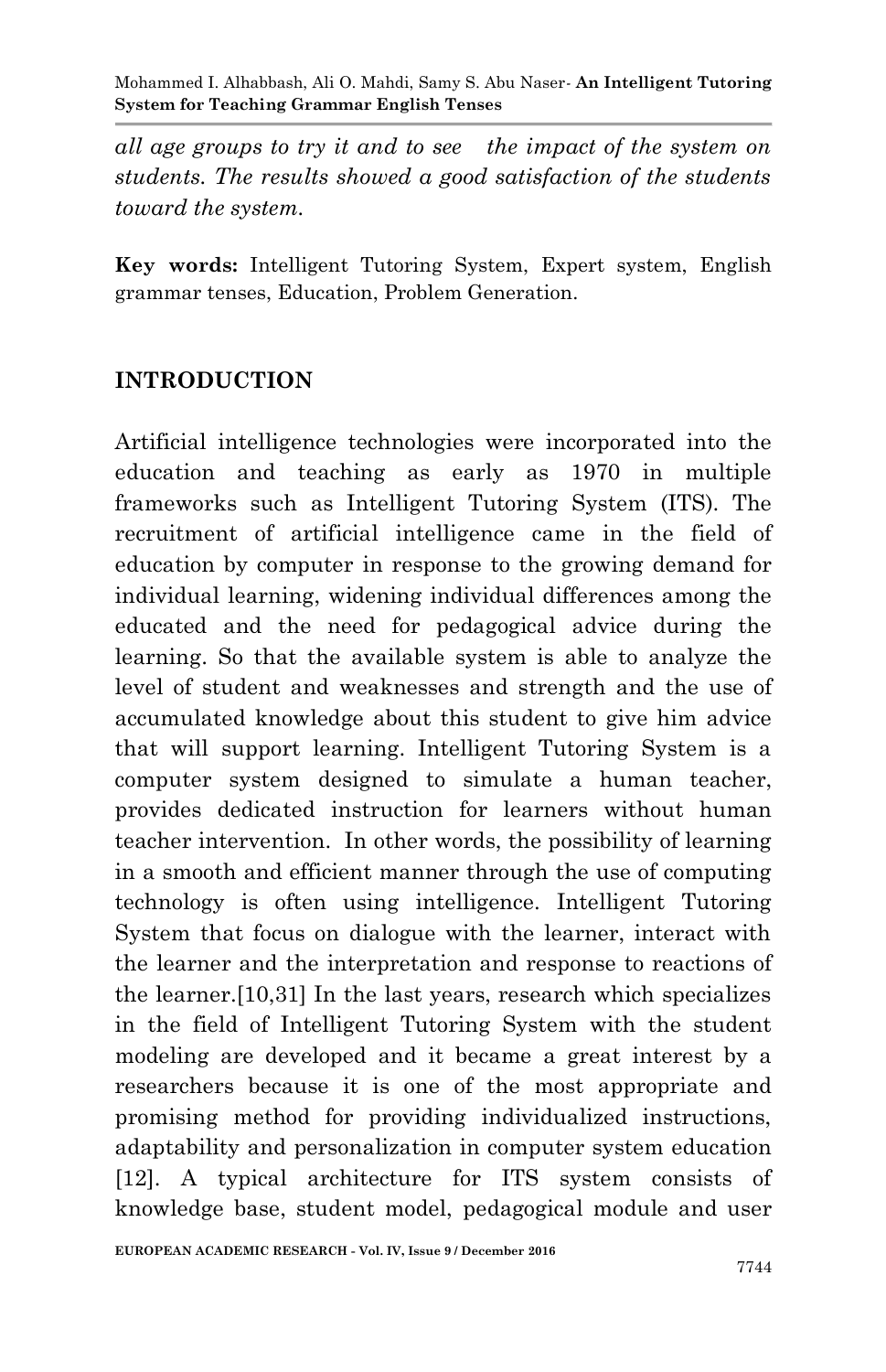interface model [8]. The knowledge base, also called domain model, is the knowledge that relate to the subject which will the student be taught, asked questions to answer or given problems solve. It is the source of knowledge for students. Student model is a model that represents the processes that run on the knowledge such as problem solving, information retrieval, learning from mistakes, the level of student learning and learning pattern. The pedagogical module also called tutoring model is knowledge about how to teach students and knowledge relating to rules of teaching a particular subject. The user interface model is student interaction with ITS, to interpret the dialogues and student communication with ITS. Fig.1 shows the ITS architecture.



**Figure 1: ITS architecture**

The aim of this paper is the design an intelligent tutoring system to teach the English Grammar tenses using Intelligent Tutoring System Builder (ITSB). ITSB is a tool designed and developed to assist teachers in building intelligent tutoring systems in multidisciplinary areas [5].

### **LITERATURE REVIEW**

In recent years we have a huge development of Intelligent Tutoring System, ITS has attracted much attention of the researchers. There are many intelligent tutoring systems, such as Knowledge-based program debugging (PROUST) designed by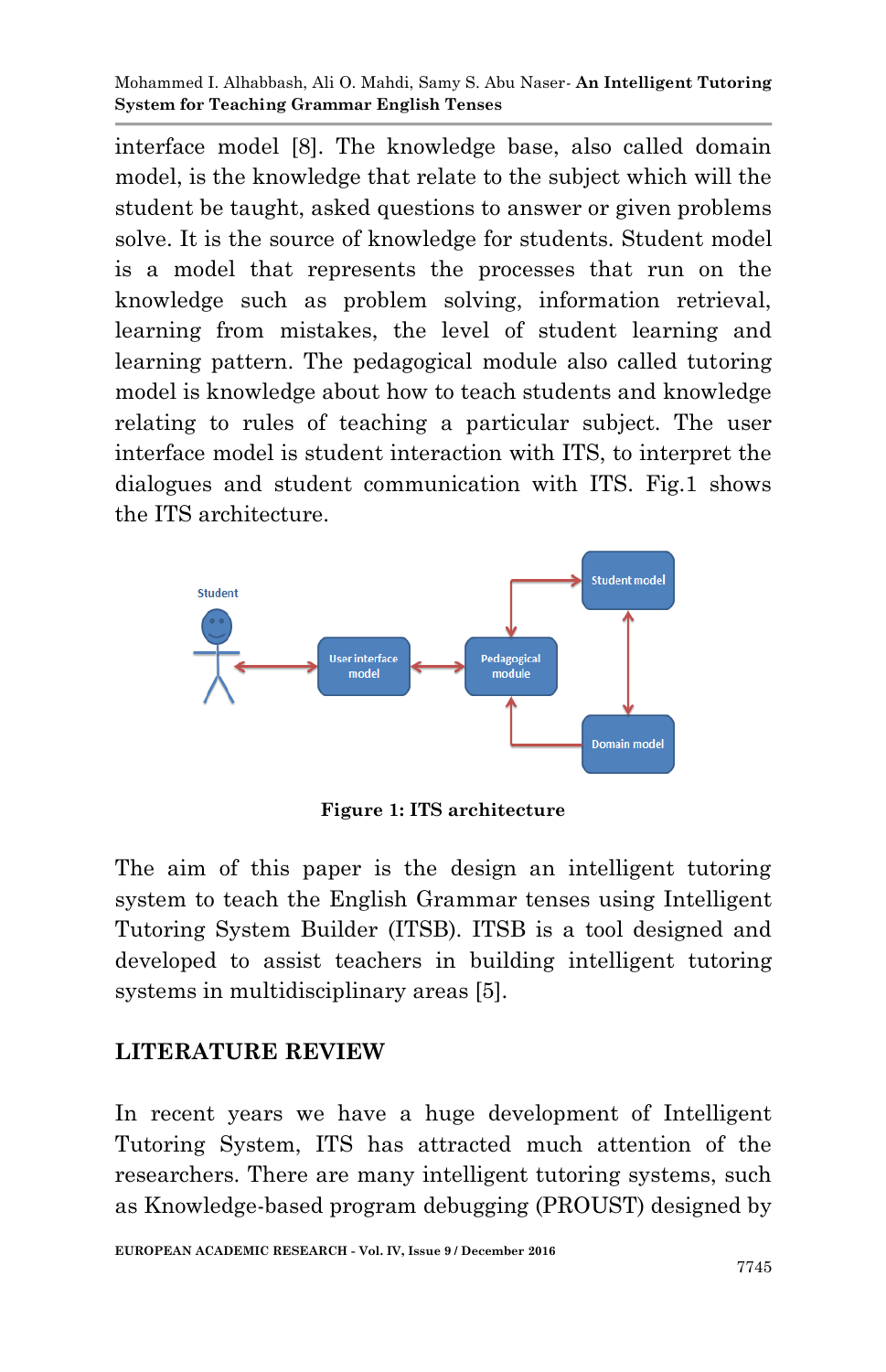Johnson and Littman Soloway to examine non syntactic bugs for students in the Pascal programs [11]. SQL-Tutor, developed by Mitrovic and Ohlsson, teaches and explains to students the way of writing queries in relational database through several lessons in the basics of writing query, and also the student enters the query to the system then the system analyzes the query to find errors and defects. Depending on the errors, the system gives a set of notes and hints by showing a short text describing the error and how to fix it [14-16]. Dance Learning from Bottom-Up Structure (DL-BUS) based on automated lesson generation systems, teaches beginners basic dance movements through analyzing and dividing dance into lessons. The first: divided the dance to small movements then display them to the student. The second: teach students combined dance movements during a period of time [32]. Affective tutoring systems (ATS) based on embedded devices is a system that relies on embedded devices for detecting the feelings, emotion, psychology student and also adapt to the student's mood such as angry, frustrated and fatigued etc. Based on the mood and feelings of the student, the student will learn [24, 25]. An ITS teach students English dialogues through interaction with students and it takes into account the individual differences of students through levels [13]. The Andes physics tutoring system is a system that teaches students ways to solve physics problems [29]. PIXIE Design by Sleeman in 1987 is based on Leeds Modeling System (LMS) to examine errors in algebra [27]. MYCIN [26] is expert system for diagnosing diseases such as cancers, based on MYCIN, Designed GUIDON to display the lessons of the disease and symptoms, showing rules in the knowledge base of the student [30]. A comparative study between Animated Intelligent Tutoring Systems (AITS) and Video-based Intelligent Tutoring Systems (VITS) [1], Parameter Passing In Java Programming[2], Java Expression Evaluation [4], Java Objects[6], Linear Programming[3,19], effectiveness of e-learning[7], computer aided instruction[17],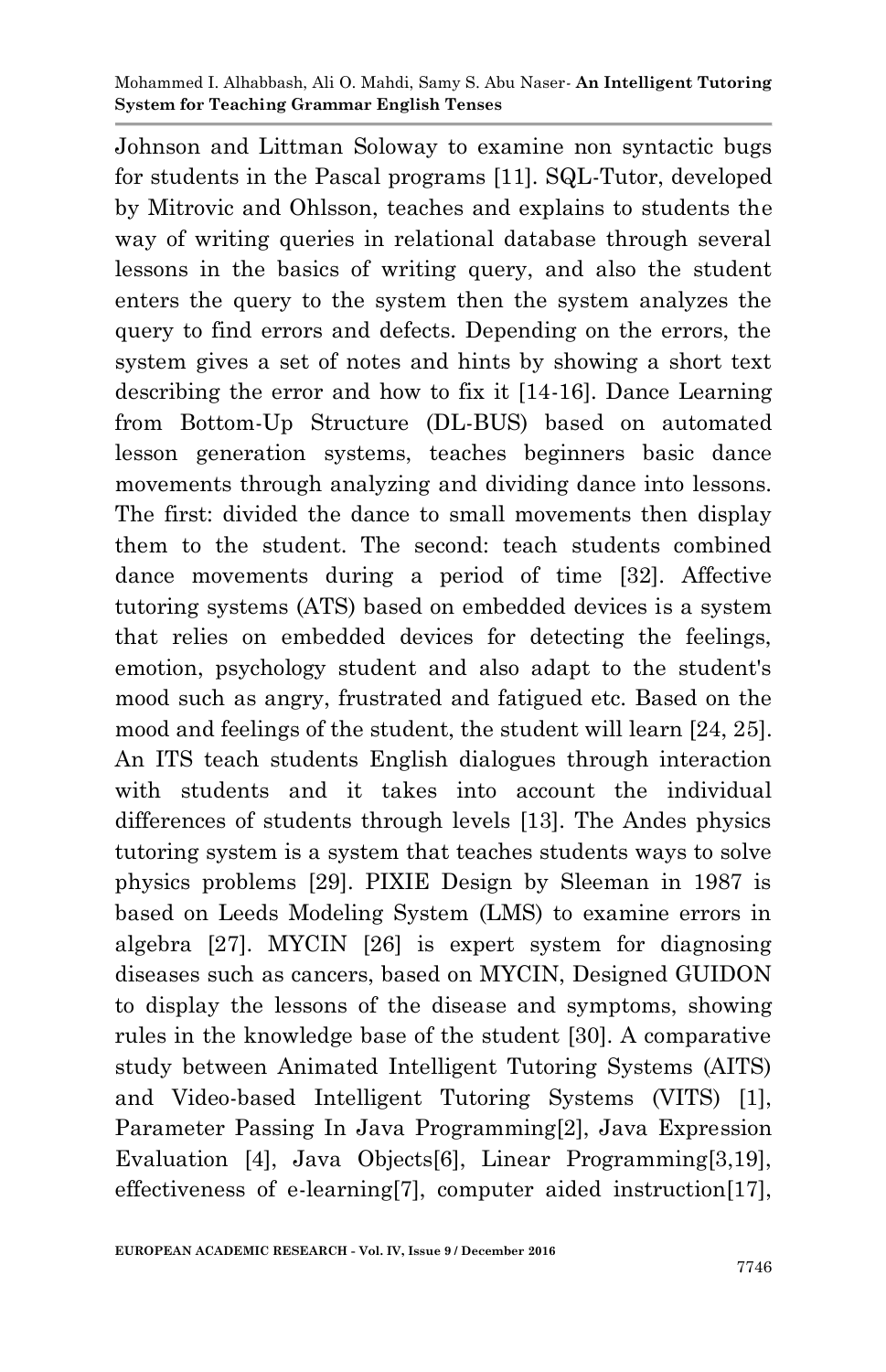effectiveness of the CPP-Tutor[18], teaching AI searching algorithms[20], teaching database to sophomore students in Gaza[21], Predicting learners performance using NT and ITS [22], learning to program in  $C++$  [23].

### **GRAMMAR ENGLISH TENSES TUTOR ARCHITECTURE**

In this paper we used the Intelligent Tutoring System Builder (ITSB) tool in building intelligent tutoring system for learning grammar English tenses. ITSB authoring tool is developed using Delphi Embarcadero XE8, 2015; ITSB authoring tool consists of two systems. The former is the teacher is a system through which add materials and questions and answers etc. and the latter is the students a system through which learn the course material and answer the exercises [5].

### **DOMAIN MODEL ARCHITECTURE**

The domain model contains information relating to the English grammar tenses or number of strategies to represent information. Intelligent tutoring system uses its domain model to solve problems, or problem solving strategies. The domain model displays materials and lessons in a simple, and it generates a set of problems for each lesson taking into account individual differences. When a student answers the problems, determines whether the answer is correct or incorrect and also evaluate student.

### **STUDENT MODEL ARCHITECTURE**

The student model forms the frame which determines the current state of the student in understanding English grammar tenses. The student knows status through the creation of profile. Profile containing information about the student, such as name and student number in addition to the student's major,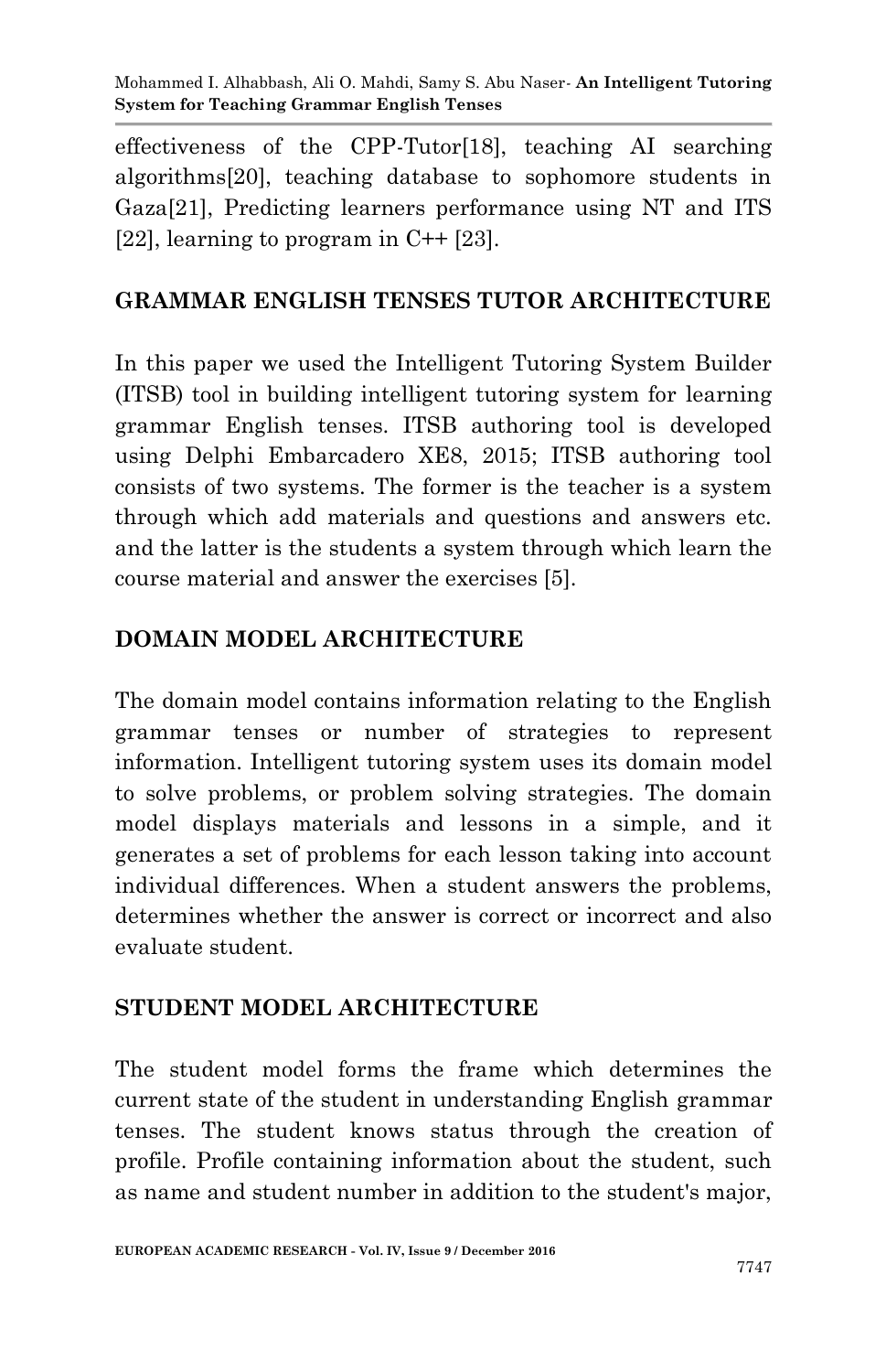dates of login, knowing the result for each level based on questions such as present, past and future tenses that are divided into several levels beginner and intermediate and advanced, moving from one level to another level, showing the student Grade Point Average (GPA) for each level and the number of hours a student's success.

# **PEDAGOGICAL MODULE ARCHITECTURE**

English one of the most common languages in the world and it became necessary to learn. Therefore, the students had encountered many difficulties in distinguishing between the times of the English grammar tenses because of the great similarity between them and the problems in writing the sentences in the English language whether past, present or future. Intelligent tutoring system for learning grammar English tenses have been designed to students in all stages of their studies, especially high school and also to students applying for the TOEFL test. The system displays the English Grammar tenses sequentially in terms of structure, use, tenses keyword and negation sentence, problems generates automatically to be solved by students. The torturing materials are divided into several main parts: [9, 28]:

- **1. Present Tense:**
	- Simple Present Tense I do
	- Present Continuous Tense I am doing, I am doing tomorrow
	- Present Perfect Tense
		- I have done
	- Present Perfect Continuous Tense I have been doing
- **2. Past Tense:**
	- Simple Past Tense I did do, I did
	- Past Continuous Tense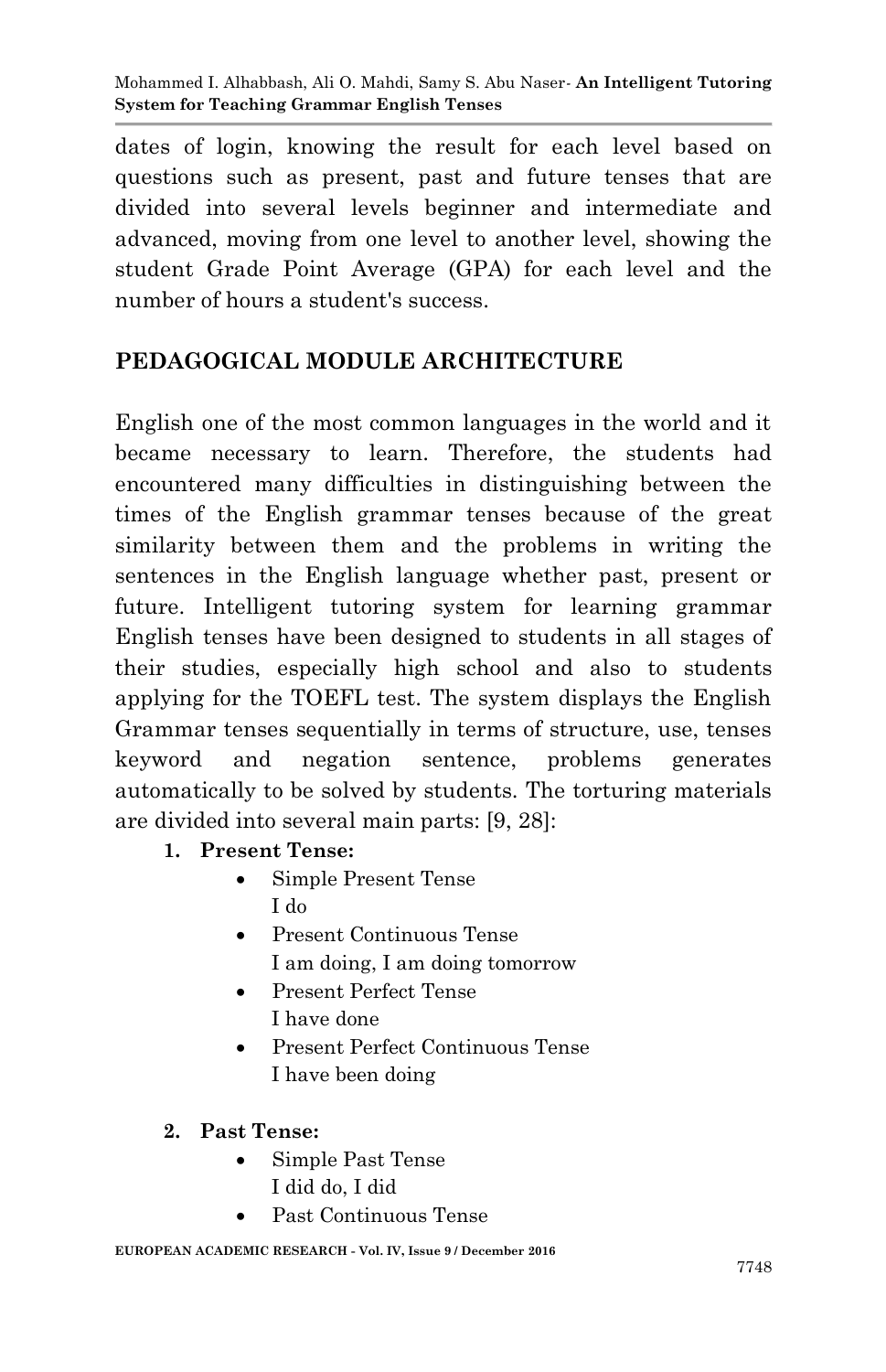I was doing

- Past Perfect Tense I had done
- Past Perfect Continuous Tense I had been doing

#### **3. Future Tense**

- Simple Future Tense I will do
- Will or Going To?
- Future Continuous Tense

### **USER INTERFACE MODEL**

The interface can be used in the presentation of the tutorial system materials. Intelligent Tutoring System Builder (ITSB) [5] that has been used in the design of the intelligent tutoring system to teach the English Grammar tenses that contains two users are teachers and students. In other words, each user is composed of different interfaces for the other user both separately. The student Interfaces has been designed for the student to interacts with the system through which displays tests for each lesson. The student chooses a lesson from the list of lessons; the system displays the first difficulty level of the test questions randomly. If the student answered on all questions of the first level, the system moves the student to the next level of difficulty automatically. The interface and responses are essential to the process of adaptation of the system with the student. So, the increase in the of the adaptation process depend on it. Fig2, fig3, fig4 and fig5 show the student interfaces.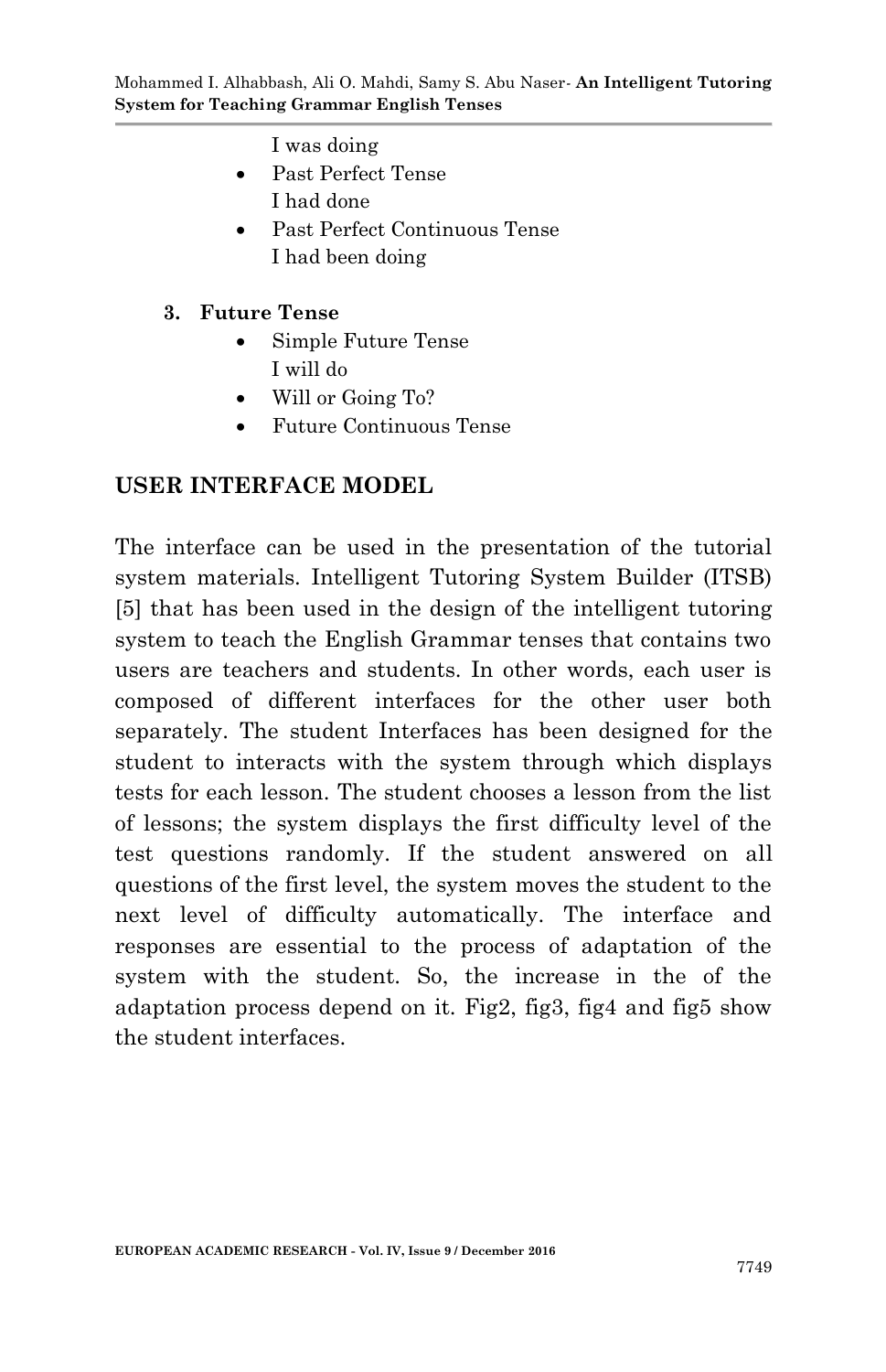

**Fig. 2: Student lessons and examples interface.**

| Mohammed I, Alhabbash                   | $\Box$<br>$\sim$                                            |
|-----------------------------------------|-------------------------------------------------------------|
| Choose One Lesson Present Perfect Tense | $\sim$                                                      |
| New Problem<br>Check<br>Selution        | <b>Stats</b><br>Close                                       |
| Difficulty Level # 1<br>Problem $\pi$ 3 |                                                             |
|                                         |                                                             |
|                                         |                                                             |
|                                         |                                                             |
|                                         |                                                             |
|                                         |                                                             |
|                                         |                                                             |
| $\times$                                | Project1                                                    |
|                                         | You Have Done Difficulty Level 1 of Lesson: Present Perfect |
|                                         | Tense                                                       |
|                                         | Successfully with current score: 100                        |
| $\overline{\phantom{a}}$ ok             |                                                             |
|                                         |                                                             |
|                                         |                                                             |
|                                         |                                                             |
|                                         |                                                             |
|                                         |                                                             |
|                                         |                                                             |
|                                         |                                                             |

#### **Fig. 3: Student Exercises Difficulty Level Score Interface.**

| Mohammed I. Alhabbash<br>œ                     |                       | $\sim$ | $\Box$ | $\! \times$ |
|------------------------------------------------|-----------------------|--------|--------|-------------|
| <b>Choose One Lesson Present Perfect Tense</b> |                       | $\sim$ |        |             |
| New Problem<br>Check<br>Solution               | <b>Stats</b><br>Close |        |        |             |
| Difficulty Level # 2<br>Problem # 11           |                       |        |        |             |
|                                                |                       |        |        |             |
|                                                |                       |        |        |             |
|                                                |                       |        |        |             |
|                                                |                       |        |        |             |
|                                                |                       |        |        |             |
|                                                |                       |        |        |             |
|                                                |                       |        |        |             |
|                                                |                       |        |        |             |
|                                                |                       |        |        |             |
| 7.77<br>your dog<br>bitten anyone ?            |                       |        |        | $\sim$      |
|                                                |                       |        |        |             |
| □ Did / ever                                   | $\Box$ Did / ever     |        |        |             |
| □Have / just                                   | ⊠ Has / ever          |        |        |             |
|                                                |                       |        |        | $\sim$      |
| Excellent, The Answer is Correct               |                       |        |        | $\sim$      |
|                                                |                       |        |        |             |
|                                                |                       |        |        | $\sim$      |

#### **Fig. 4: Student Exercises interface.**

| 27/11/2016<br><b>Student Name</b><br>Mohammed<br>studentNo ProblemNo difficulty<br>6 | CurrentScore OverallScore SessionDate<br>$\overline{c}$<br>100 |        | Problem No 15     | Student No 20081111<br>title                   |                                                                             | $\hat{\phantom{a}}$ |
|--------------------------------------------------------------------------------------|----------------------------------------------------------------|--------|-------------------|------------------------------------------------|-----------------------------------------------------------------------------|---------------------|
|                                                                                      |                                                                |        |                   |                                                |                                                                             |                     |
|                                                                                      |                                                                |        |                   |                                                |                                                                             |                     |
|                                                                                      |                                                                |        |                   |                                                |                                                                             |                     |
|                                                                                      |                                                                |        |                   |                                                |                                                                             |                     |
|                                                                                      |                                                                |        |                   | 100 27/11/2016 12:40:41, Present Perfect Tense |                                                                             |                     |
|                                                                                      |                                                                |        |                   |                                                |                                                                             |                     |
|                                                                                      |                                                                |        |                   |                                                |                                                                             |                     |
|                                                                                      |                                                                |        |                   |                                                |                                                                             | $\ddot{}$           |
|                                                                                      |                                                                |        |                   |                                                |                                                                             | $\rightarrow$       |
|                                                                                      | R.<br>15                                                       | 1<br>3 | 100<br>$^{\circ}$ |                                                | 83 27/11/2016 12:45:16, Past Tense<br>53 27/11/2016 12:48:24, Present Tense |                     |

**Fig. 5: Student statistics Interface.**

**EUROPEAN ACADEMIC RESEARCH - Vol. IV, Issue 9 / December 2016**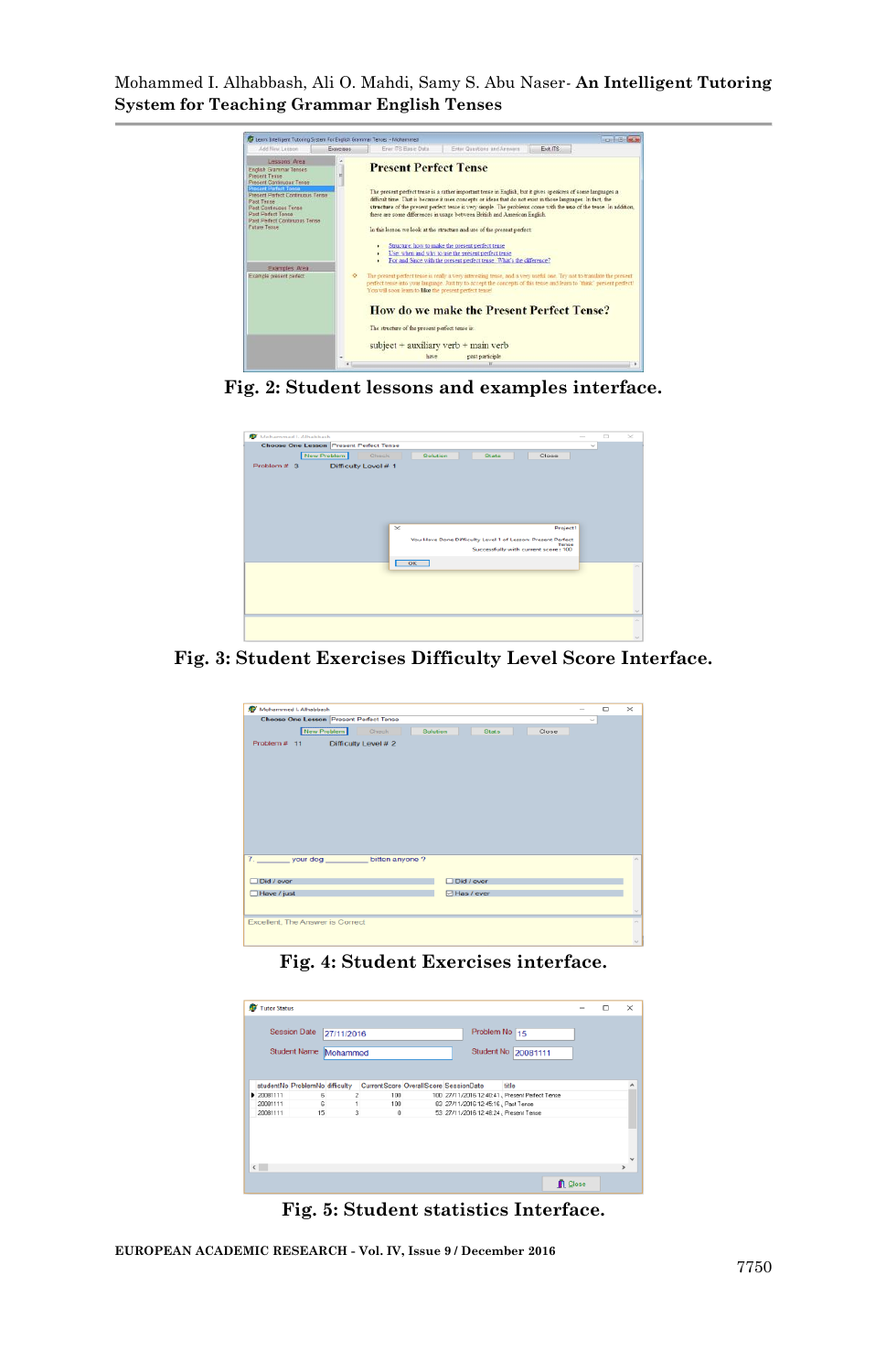The teacher interfaces consists of three basic parts to construct of the student model and domain model. The first interface is to add examples and lessons with the ability to add video and pictures with lessons to help and facilitate the learning of students. The second interface is to add questions and answers with the ability to add video, photos and hints to facilitate the answer to the question and add a level of difficulty for each question. The third interface to modify the background color and font name and font size and font color for all forms, list boxes, combo boxes, labels, buttons, page sheet and rich edit, also construct basic data about the student and system. Fig6, fig7, fig8, fig9 and fig10 show the teacher interfaces.



**Fig. 6: Interface for adding Lessons and Examples**

| <b>Constants Data Entry</b><br>œ                                                                  | $\sim$ | $\Box$ | $\times$ |
|---------------------------------------------------------------------------------------------------|--------|--------|----------|
| ITS Basic Data Studnts Data Colora                                                                |        |        |          |
| Enter Title of The ITS System (English)<br>Intelligent Tutoring System For English Grammar Tenses |        |        |          |
| Enter Title of The ITS System (Arabic)                                                            |        |        |          |
| Enter location of the Data Base                                                                   |        |        |          |
| Enter Name of creator of the ITS (English) [Mohammed I. Alhabbash                                 |        |        |          |
| Enter Name of creator of the ITS(Arabic)                                                          |        |        |          |
| Enter the meaning of @ symbol<br><b>Integer Value</b><br>$\sim$                                   |        |        |          |
| Enter the meaning of $t\bar{t}$ symbol<br><b>Elbat Value</b><br>$\sim$                            |        |        |          |
| Enter the meaning of \$ symbol<br>Boolean value<br><b>V</b>                                       |        |        |          |
| Enter the meaning of % symbol<br>Char value<br>$\sim$                                             |        |        |          |
| Enter the meaning of * symbol<br><b>String value</b><br>÷                                         |        |        |          |
| English-Leaker<br>Enter User Interface Language<br>$\sim$                                         |        |        |          |
| Save<br>Close                                                                                     |        |        |          |



| <b>Constants Data Entry</b><br>œ       |                                    |                                 |    |        |       | $\sim$ | п | $\times$ |
|----------------------------------------|------------------------------------|---------------------------------|----|--------|-------|--------|---|----------|
| ITS Basic Data Studnts Data Colors     |                                    |                                 |    |        |       |        |   |          |
| Enter Student Number 20081111          |                                    |                                 |    |        |       |        |   |          |
| <b>Enter Student Name</b>              | Mohammed                           |                                 |    |        |       |        |   |          |
| <b>Enter Student Major</b>             | <b>Computer System Engineering</b> |                                 |    |        |       |        |   |          |
| Enter Student Grade Point Average      | 80                                 | Enter Student Passed Credits 50 |    |        |       |        |   |          |
| <b>Re-Set Student Difficulty Level</b> | $\overline{2}$                     | Re-Set Student Problem No       | 11 |        |       |        |   |          |
| <b>Re-Set Student Current Score</b>    | 50                                 | Re-Set Student Over All Score   | 64 |        |       |        |   |          |
| Re-Set Student Current Lesson          | 66                                 |                                 |    |        |       |        |   |          |
| $\overline{1}$                         | ы                                  |                                 |    | $\sim$ | Close |        |   |          |
|                                        |                                    |                                 |    |        |       |        |   |          |
|                                        |                                    |                                 |    |        |       |        |   |          |

**Fig. 8: Interface for adding initial student data.**

**EUROPEAN ACADEMIC RESEARCH - Vol. IV, Issue 9 / December 2016**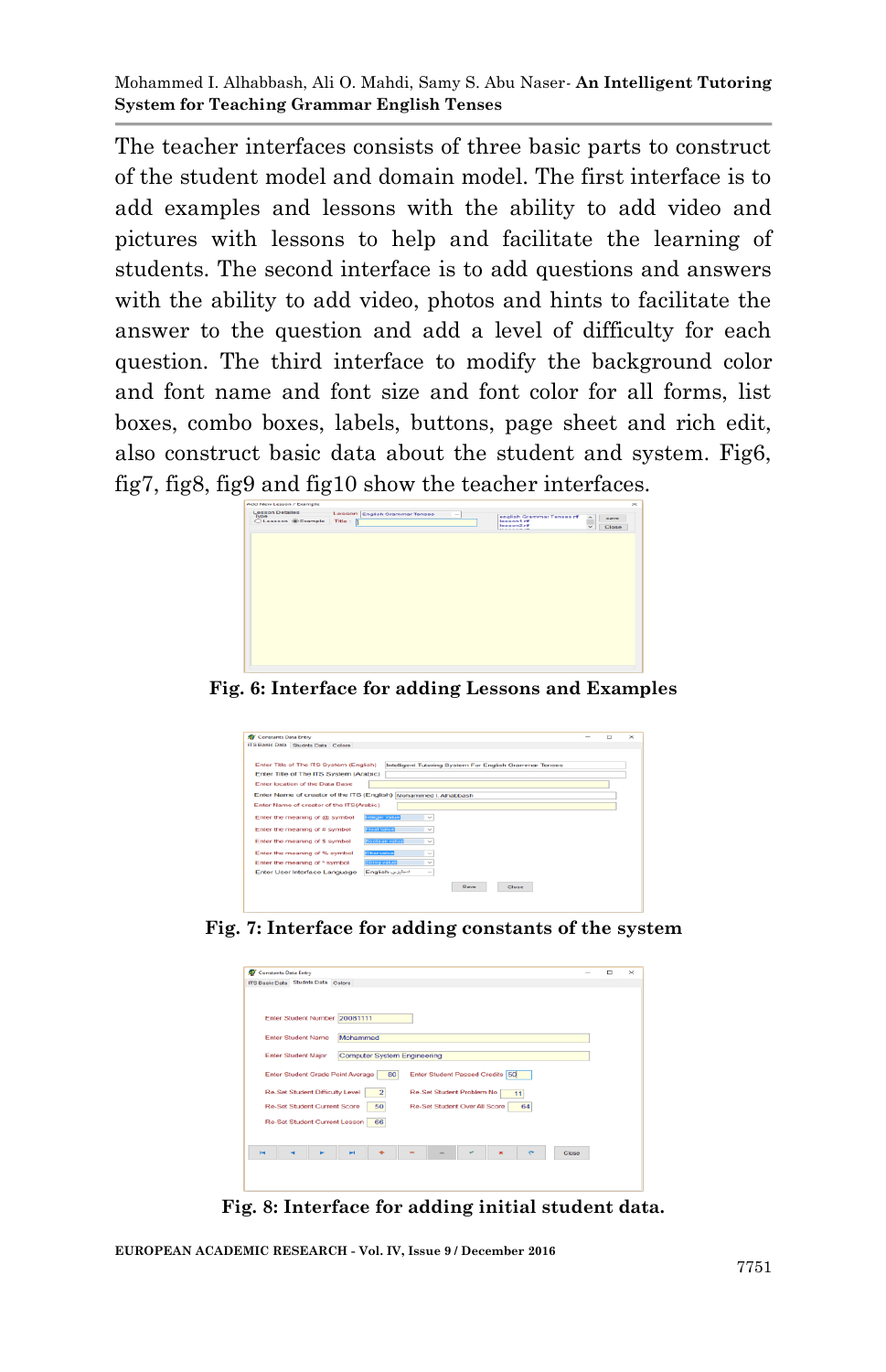|                 | <b>Background Color</b>          | <b>Font Name</b>     | Font Color                    | Font Size         |              |
|-----------------|----------------------------------|----------------------|-------------------------------|-------------------|--------------|
| Forms           | clinactiveCaption v              |                      |                               |                   |              |
| Labels          |                                  | Arial                | ciMaroon<br>$\sim$            | 帀<br>$\checkmark$ | $\checkmark$ |
| <b>Buttons</b>  |                                  | <b>Arial</b>         | dGreen<br>$\checkmark$        | ю<br>$\checkmark$ | $\checkmark$ |
| Page Sheet      |                                  | Aria                 | ciRed<br>$\checkmark$         | 面<br>$\checkmark$ | $\checkmark$ |
| Richedit        | $\Box$ clinfo $Bk$<br>$\backsim$ | Arial                | cittue<br>$\sim$              | E<br>$\sim$       | $\checkmark$ |
| <b>List Box</b> | citioneyGreen<br>$\sim$          | Arial                | cillaroon<br>$\sim$           | 10<br>$\sim$      | $\sim$       |
|                 | Combo Box aGradienthactive(      | Arial                | <b>CINavy</b><br>$\checkmark$ | Ð<br>$\checkmark$ | $\sim$       |
| Edit            | clinfoBk<br>┑<br>$\sim$          | $\boxed{\text{min}}$ | ciNavy<br>$\checkmark$        | Œ<br>$\checkmark$ | $\checkmark$ |
|                 |                                  |                      |                               |                   |              |

**Figure 9: Interface for modifying Fonts of all screens of the system.**

| Quesions and Answers Data Entry                                                                              |         | п | $\times$ |
|--------------------------------------------------------------------------------------------------------------|---------|---|----------|
| Enter Question Text 1: 1. 1 Line Linew the correct answer.                                                   |         |   |          |
| Enter Question Text 2:                                                                                       |         |   |          |
| Enter Answer Choice 1: am not                                                                                |         |   |          |
| Enter Answer Choice 2: not                                                                                   |         |   |          |
| Enter Answer Choice 3: doesn't                                                                               |         |   |          |
| Enter Answer Choice 4: don't                                                                                 |         |   |          |
| Enter Answer Choice 5:                                                                                       |         |   |          |
| Enter Answer Choice 6:                                                                                       |         |   |          |
| Enter Picture Ink(optional) Get Pic Name                                                                     |         |   |          |
| Enter Vedio link(Optional): Get Vedio Name                                                                   |         |   |          |
| Enter Hint for this question                                                                                 |         |   |          |
| Enter Correct Answers Choice 1 0 Choice 2<br>o Choice 4<br>1 Choice 5<br>$\bullet$<br>Choice 3<br>0 Choice 6 | $\circ$ |   |          |
| Choose a lesson : Present Tense<br>Level of diffeculty 1                                                     |         |   |          |
|                                                                                                              |         |   |          |
| q <br>$\sim$<br>ы<br>ر<br>$\times$<br>$\mathbf{C}$                                                           | Close   |   |          |

**Fig. 10: Interface for adding questions and answers**

The login interface through which the student login to the system by student number and also it shows the student name and the last session on the system. Fig.11 shows the login interfaces.

|                          | ITSB Language was created by Prof. Dr. Samy S. Abu Naser |      | X             |
|--------------------------|----------------------------------------------------------|------|---------------|
|                          | Intelligent Tutoring System For English Grammar Tense    |      |               |
|                          |                                                          |      |               |
| Student No: 0000-0000    | 2008<br>1111                                             |      |               |
| Student Name: Mohammed   |                                                          |      |               |
| Last Session was on:     | 27/11/2016                                               |      |               |
|                          |                                                          |      |               |
|                          | Login                                                    | Exit |               |
|                          |                                                          |      |               |
| $\overline{\phantom{a}}$ |                                                          |      | $\rightarrow$ |

**Fig. 11: Logging Interface.**

**EUROPEAN ACADEMIC RESEARCH - Vol. IV, Issue 9 / December 2016**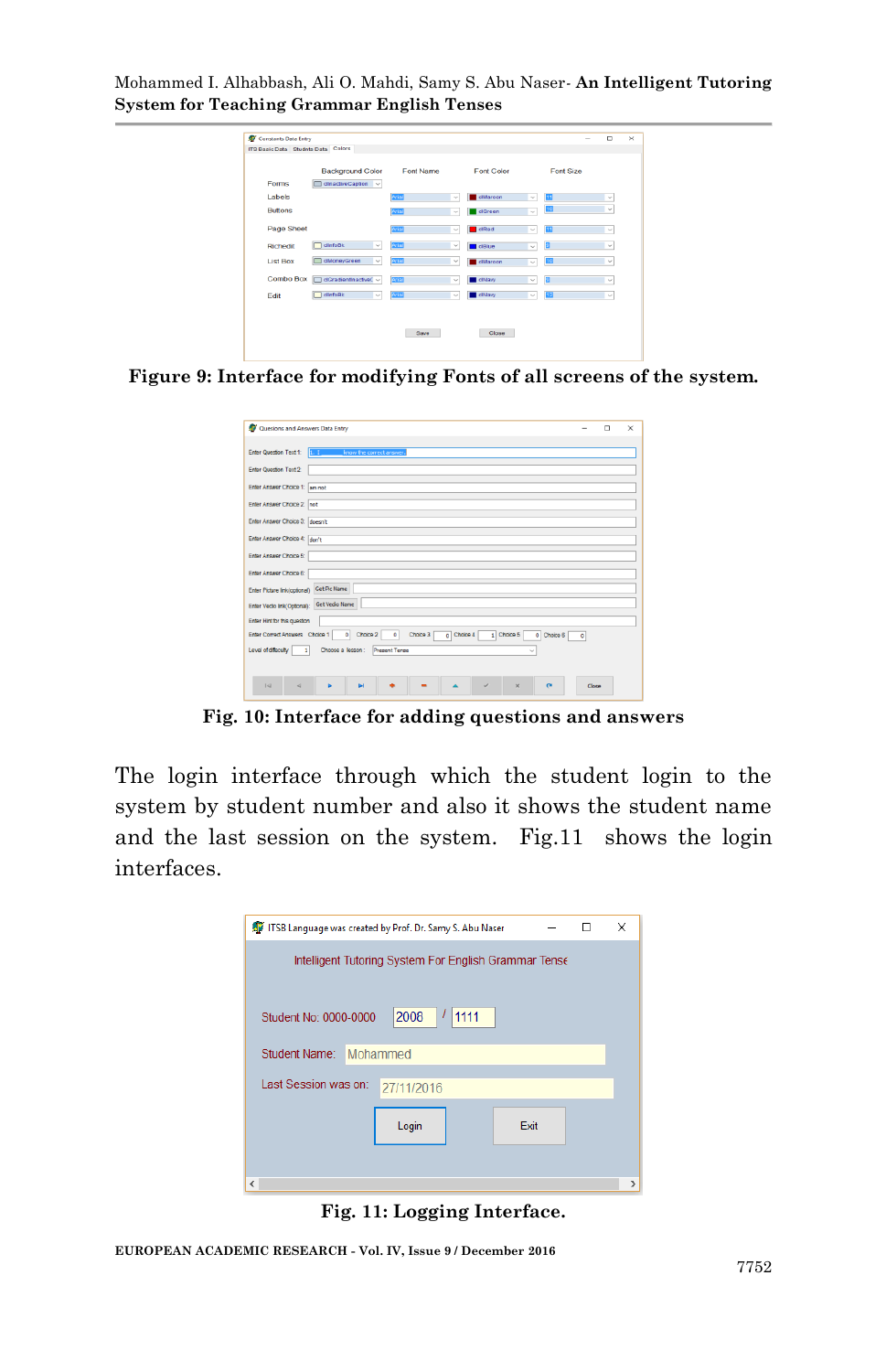## **EVALUATION**

We evaluated the Intelligent Tutoring System for English Grammar tenses by presenting the system on a group of teachers who specialize in teaching English language and a group of students at the high school and university. Then we introduced a number of questions for each teacher and each student in terms of benefit, comprehensiveness of material, quality of system design and quality of material. The result of the evaluation by teachers and students are pleasing as shown in Fig. 12.



**Fig12: The results of the evaluation.**

### **CONCLUSION AND FUTURE WORK**

In this paper, we have designed an intelligent tutoring system for English grammar using ITSB tool. The system is designed to facilitate the study of English grammar to students and overcome the difficulties they face with ease and smoothness. System architecture and requirements of each part in the system has been explained. We conducted an evaluation of system by teachers and students, the results were wonderful. In the future, we will suggest an intelligent system to teaching the skills of listening, spelling, writing and conversation in the English language.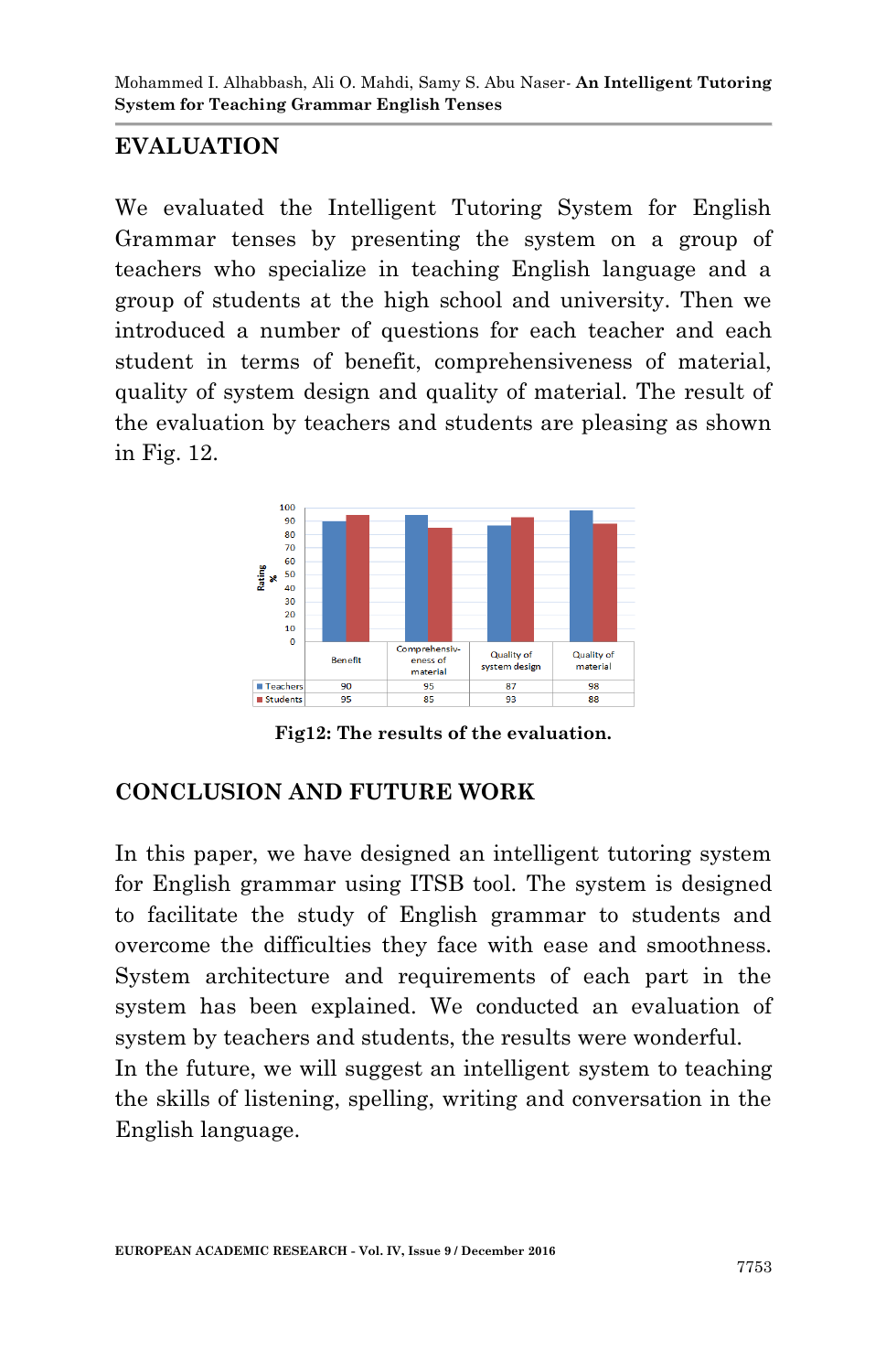### **REFERENCES**

- 1. Abu Naser, S.S.; ,A comparative study between Animated Intelligent Tutoring Systems (AITS) and Video-based Intelligent Tutoring Systems (VITS),Al-Aqsa University Journal,5,1 Part,1,2001,
- 2. Abu Naser, S; ,An Agent Based Intelligent Tutoring System For Parameter Passing In Java Programming, Journal of Theoretical & Applied Information Technology,4,7,,2008,
- 3. Abu Naser, S; Ahmed, A; Al-Masri, N; Sultan, Y Abu; ,Human Computer Interaction Design of the LP-ITS: Linear Programming Intelligent Tutoring Systems, International Journal of Artificial Intelligence & Applications (IJAIA), 2,3,60-70, 2011.
- 4. Abu Naser, S; JEE-Tutor: An Intelligent Tutoring System for Java Expression Evaluation, Information Technology Journal, Scialert, 7(3),528-532,2008.
- 5. Abu Naser, S. S., (2016). ITSB: An Intelligent Tutoring System Authoring Tool. Journal of Scientific and Engineering Research, 3(5), 63-71.
- 6. Abu-Naser, S; Ahmed, A; Al-Masri, N; Deeb, A; Moshtaha, E; AbuLamdy, M; ,An Intelligent Tutoring System for Learning Java Objects, International Journal of Artificial Intelligence and Applications (IJAIA), 2(2), 2011,
- 7. Abu-Naser, S; Al-Masri, A; Sultan, Y Abu; Zaqout, I; A prototype decision support system for optimizing the effectiveness of e-learning in educational institutions, International Journal of Data Mining & Knowledge Management Process(IJDKP),1,1-13, 2011.
- 8. Dede, C. 1986. A review and synthesis of recent research in intelligent computer-assisted instruction. International man-machine studies, 24, pp 329-353.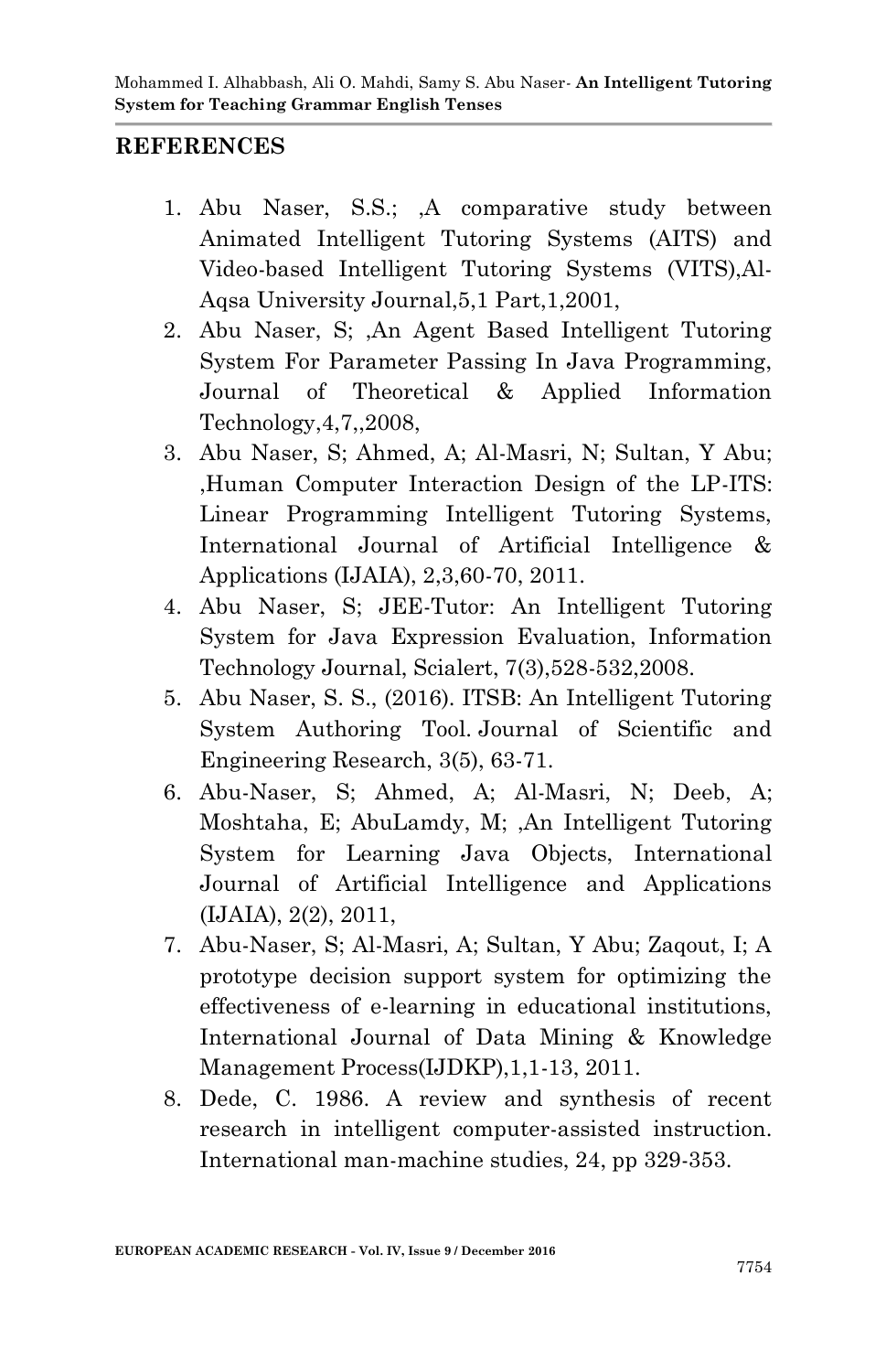- 9. Free English Grammar E-Book Level 2, In: Expresso English, The link: https://www.espressoenglish.net/.
- 10. Garito, M.A. 1991. Artificial intelligence in education: evolution of the teaching-learning relationship. British journal of educational technology, 22(1),pp 41-47.
- 11. Graesser, A.C., Lu, S., Jackson, G.T. et al. 2004. Auto Tutor: A tutor with dialogue in natural language. Behaviour Research Methods, Instruments, & Computers 36: 180.
- 12. Hyacinth S.N, 1990, Intelligent tutoring Systems: An Overview, AI Review, pp 251-277.
- 13. Johnson, W. L,Soloway, E. M., 1984. PROUST: Knowledge-based program debugging. Proc: The 7th International Software Engineering. Conference, Orlando, Florida, pp. 369-380.
- 14. Mitrovic, A. (1998a). A Knowledge-Based Teaching System for SQL. In T. Ottmann, I. Tomek (Eds.) Proceedings of ED-MEDIAÕ98 (pp. 1027-1032). VA: AACE.
- 15. Mitrovic, A. (1998b). Experiences in Implementing Constraint-Based Modeling in SQL-Tutor. In Proceedings of 4th International Conference on Intelligent Tutoring Systems, ITSÕ98 (pp. 414-423).
- 16. Mitrovic, A. 2003. An Intelligent SQL Tutor on the Web. International Journal of Artificial Intelligence in Education 13. 171Ð195 IOS Press. University of Canterbury, Private Bag 4800, Christchurch, New Zealand.
- 17. Naser, S.S. A.; Sulisel, O; The effect of using computer aided instruction on performance of 10th grade biology in Gaza, 2000.
- 18. Naser, S; Evaluating the effectiveness of the CPP-Tutor an intelligent tutoring system for students learning to program in C++,Journal of Applied Sciences Research, 5(1),109-114, 2009, http://www.aensiweb.com/JASR/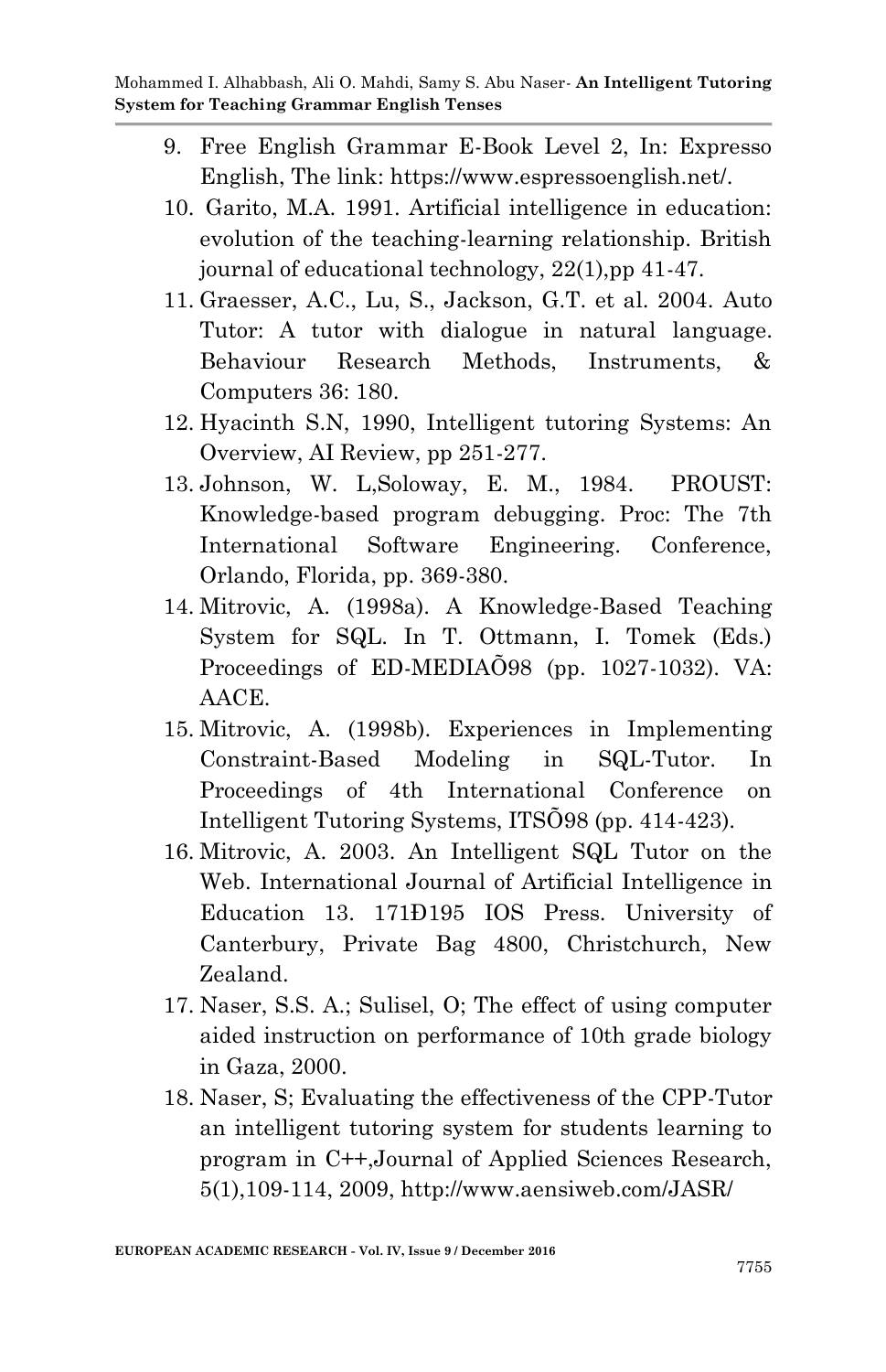- 19. Naser, Samy S Abu; ,A Qualitative Study of LP-ITS: Linear Programming Intelligent Tutoring System, International Journal of Computer Science & Information Technology, 4,1,2009,2012, Academy & Industry Research Collaboration Center (AIRCC)
- 20. Naser, Samy S Abu; ,Developing visualization tool for teaching AI searching algorithms, Information Technology Journal, Scialert,7,2,350-355,2008
- 21. Naser, Samy S Abu; ,Intelligent tutoring system for teaching database to sophomore students in Gaza and its effect on their performance, Information Technology Journal, Scialert,5,5,916-922,2006
- 22. Naser, Samy S Abu; ,Predicting learners performance using artificial neural networks in linear programming intelligent tutoring system, International Journal of Artificial Intelligence & Applications, 3,2, 65-73, 2012,Academy & Industry Research Collaboration Center (AIRCC)
- 23. Naser, Samy S Abu; Developing an intelligent tutoring system for students learning to program in C++,Information Technology Journal, Scialert,7,7,1055- 1060,2008
- 24. Picard, R. W., 1997. Affective Computing, MIT Press.
- 25. Sarrafzadeh, A., 2008, How do you know that I don't understand? A look at the future of intelligent tutoring systems, Computers in Human Behavior, Vol 24, no 4, pp 1342-1363.
- 26. Shortliffe, E. H., 1976, Computer based medical consultations, MYCIN.
- 27. Sleeman, D. H., 1987. PIXIE: a shell for developing intelligent tutoring systems, AI & education: Learning environments and intelligent tutoring systems, pp. 239- 265.
- 28. Uchiyama, K., 2006, English Verb Tenses: An informal but extensive reference for ESL students, the good folks